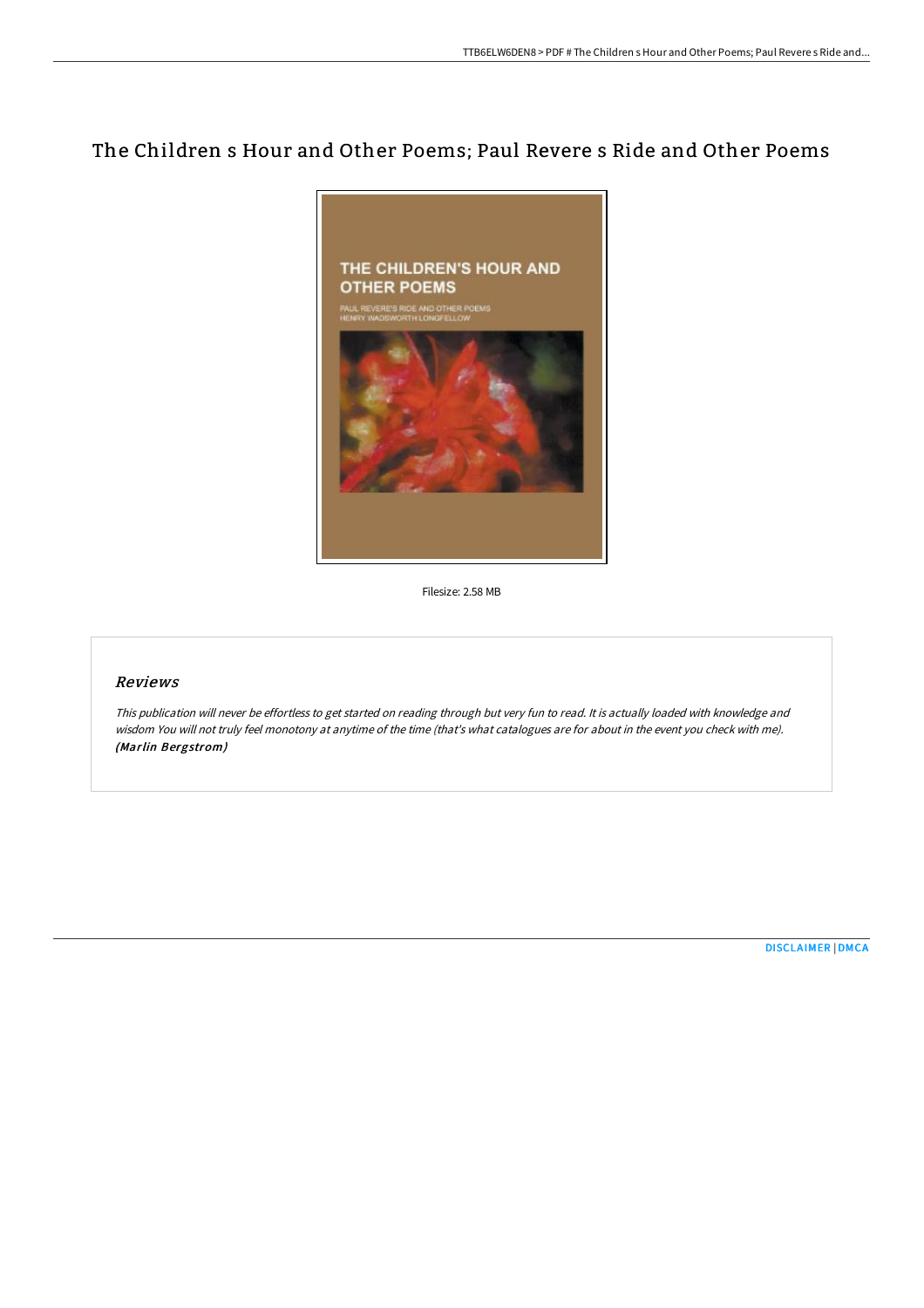### THE CHILDREN S HOUR AND OTHER POEMS; PAUL REVERE S RIDE AND OTHER POEMS



To save The Children s Hour and Other Poems; Paul Revere s Ride and Other Poems eBook, please follow the link beneath and save the file or have accessibility to other information that are have conjunction with THE CHILDREN S HOUR AND OTHER POEMS; PAUL REVERE S RIDE AND OTHER POEMS book.

Theclassics.Us, United States, 2013. Paperback. Book Condition: New. 246 x 189 mm. Language: English . Brand New Book \*\*\*\*\* Print on Demand \*\*\*\*\*.This historic book may have numerous typos and missing text. Purchasers can usually download a free scanned copy of the original book (without typos) from the publisher. Not indexed. Not illustrated. 1894 edition. Excerpt: . the poet and his songs. 93 And the hand that has written it Lays it away. Dim grow its fancies; Forgotten they lie; Like coals in the ashes, They darken and die. Song sinks into silence, The story is told, The windows are darkened, The hearth-stone is cold. Darker and darker The black shadows fall; Sleep and oblivion Reign over all. the poet and his songs. As the birds come in the Spring, We know not from where; As the stars come at evening From depths of the air; As the rain comes from the cloud, And the brook from the ground; As suddenly, low or loud, Out of silence a sound; As the grape comes to the vine, The fruit to the tree; As the wind comes to the pine, And the tide to the sea; As come the white sails of ships O er the ocean s verge; As comes the smile to the lips, The foam to the surge; So come to the Poet his songs, All hitherward blown From the misty realm, that belongs To the vast Unknown. His, and not his, are the lays He sings; and their fame Is his, and not his; and the praise And the pride of a name. For voices pursue him by day, And haunt him by night, And he listens, and needs must obey, When the Angel says, Write! 1 1 This poem was written to close the last volume of...

ଈ Read The [Children](http://techno-pub.tech/the-children-s-hour-and-other-poems-paul-revere-.html) s Hour and Other Poems; Paul Revere s Ride and Other Poems Online D [Download](http://techno-pub.tech/the-children-s-hour-and-other-poems-paul-revere-.html) PDF The Children s Hour and Other Poems; Paul Revere s Ride and Other Poems